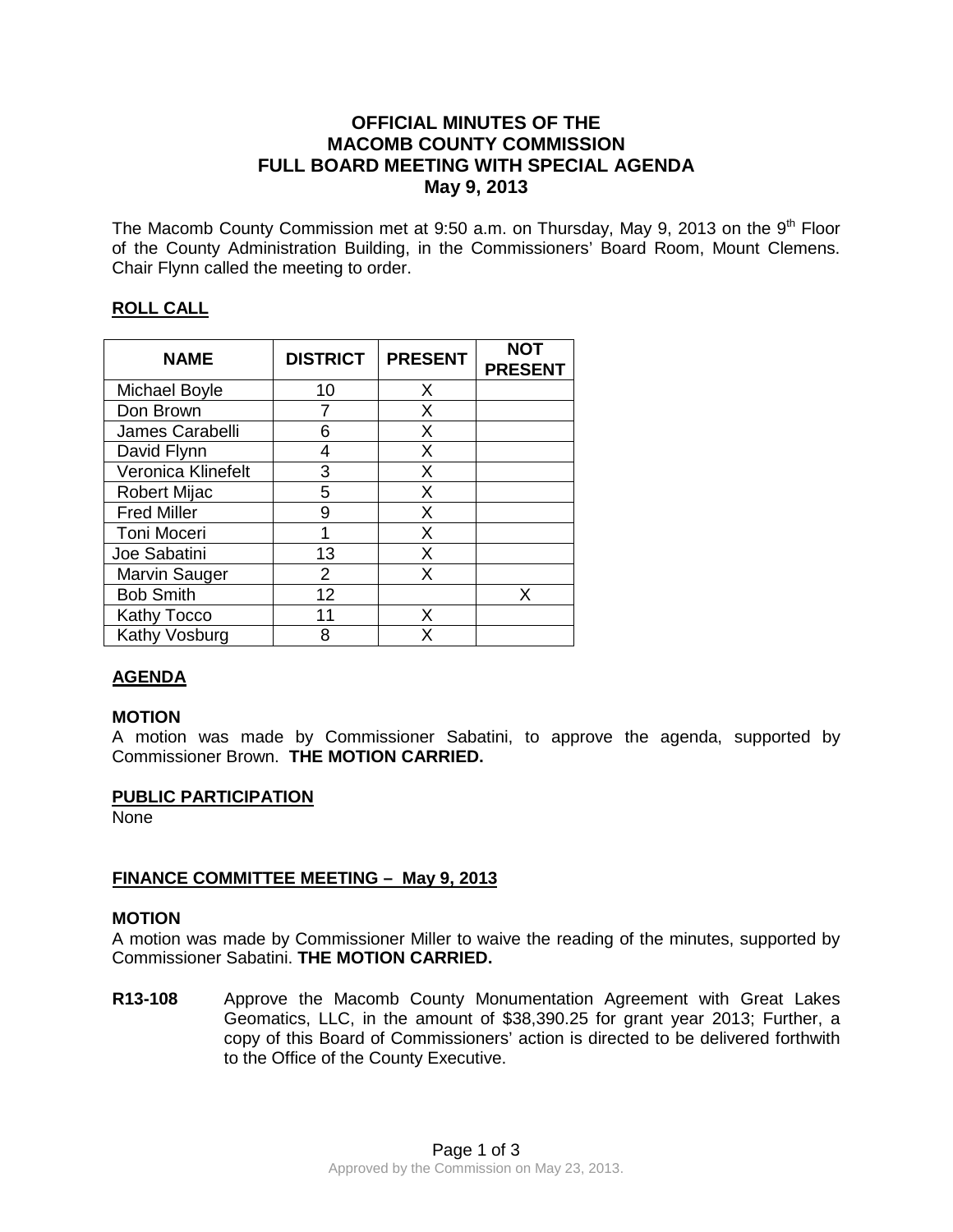- **R13-109** Approve a budget adjustment to the previously approved Macomb County Community Services Agency's LCA Deliverable Fuel budget, indicating a decrease of \$17,555, from \$44,100 to \$26,545; Further, this budget action addresses budgetary issues only. It does not constitute the Commission's approval of any County contract. If a contract requires Commission approval under the County's Contracting Policy or the County's Procurement Ordinance, such approval must be sought separately; Further, a copy of this Board of Commissioners' action is directed to be delivered forthwith to the Office of the County Executive.
- **R13-110** Approve the reduction of the previously approved FY 2013 budget of Macomb County Community Services Agency's Senior CHORE Service in the amount of \$21,450, reducing the grant from \$83,998 to \$62,548; Further, this budget action addresses budgetary issues only. It does not constitute the Commission's approval of any County contract. If a contract requires Commission approval under the County's Contracting Policy or the County's Procurement Ordinance, such approval must be sought separately; Further, a copy of this Board of Commissioners' action is directed to be delivered forthwith to the Office of the County Executive.
- **R13-111** Approve a reduction in the previously approved Macomb County Community Services Agency's Emergency Food & Shelter Program (EFSP) budget in the amount of \$37,755, reducing the grant amount from \$200,000 to \$162,245; Further, this budget action addresses budgetary issues only. It does not constitute the Commission's approval of any County contract. If a contract requires Commission approval under the County's Contracting Policy or the County's Procurement Ordinance, such approval must be sought separately; Further, a copy of this Board of Commissioners' action is directed to be delivered forthwith to the Office of the County Executive.
- **R13-112** Approve an increase in budgeted revenues and expenditures for four 2012/2013 Health Department program grant funds with a combined increase amount of \$106,200, bringing the total combined Comprehensive Planning and Budgeting Contract (CPBC) grant funding for these four programs to \$1,852,232; Further, this budget action addresses budgetary issues only. It does not constitute the Commission's approval of any County contract. If a contract requires Commission approval under the County's Contracting Policy or the County's Procurement Ordinance, such approval must be sought separately; Further, a copy of this Board of Commissioners' action is directed to be delivered forthwith to the Office of the County Executive.
- **R13-113** Approve a \$12,211.65 net increase to the fund balance rollover in the Michigan State University Extension (MSUE) grant fund; Further, this budget action addresses budgetary issues only. It does not constitute the Commission's approval of any County contract. If a contract requires Commission approval under the County's Contracting Policy or the County's Procurement Ordinance, such approval must be sought separately; Further, a copy of this Board of Commissioners' action is directed to be delivered forthwith to the Office of the County Executive.